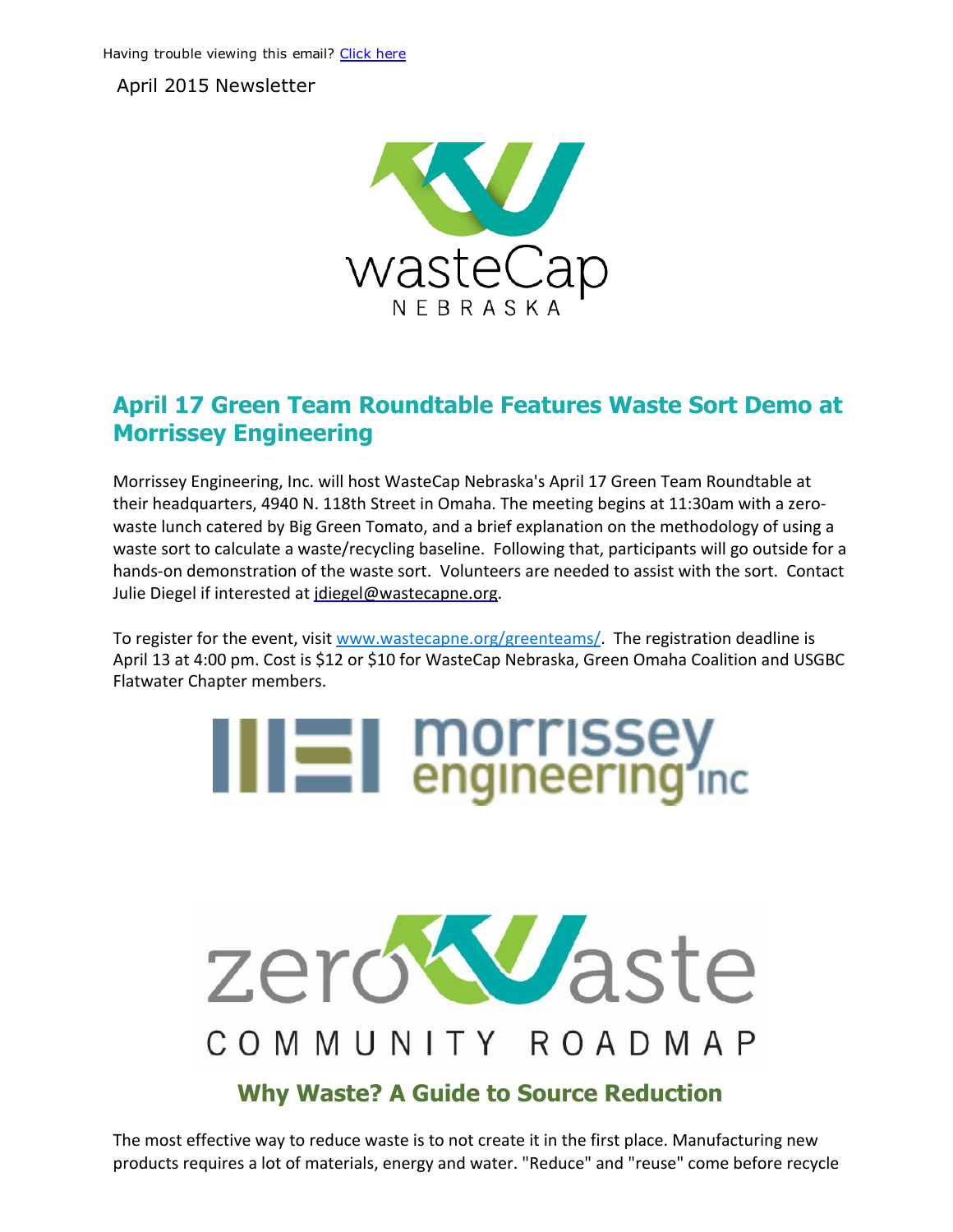because it still takes energy to transport and recycle your stuff. Reduce means much more than taking your own bag to the store. There are many facets to waste reduction. How many of these steps do you already take?

- Try to not buy more than what you really need
- Rent or lease equipment that's used infrequently
- Purchase used or refurbished instead of new
- Buy more durable products, stay away from disposables
- Avoid toxic materials
- Buy products that are reusable, refillable or returnable
- Buy in bulk, or choose items with less packaging, or with recyclable packaging
- Compost yard and food waste, leave grass clippings on the lawn
- Donate items instead of tossing them. Clothing that can't be sold is often bid out to textile traders and can still make money for the charity.
- Reduce junk mail by calling the number on ad mailers, unsubscribing from unwanted catalogs and credit offers at www.dmachoice.org and www.optoutprescreen.com
- Don't print unless it's necessary, and if you must, choose double sided
- Bring your reusable cup, bottle and silverware to work
- Bring a food container when you go out to eat and skip the to-go box
- Repair your appliances and clothing
- Demand environmentally friendly products from your supplier
- Prioritize using food that is closest to expiration

Try some of these ideas at home to do your part in reducing waste.

To learn more, and to see additional Zero Waste Spotlights visit [www.wastecapne.org](http://www.wastecapne.org/).

# **Recycling Equipment Grants Available for 2015-16**

The Nebraska State Recycling Association (NSRA) has grant funds available for municipalities, other government entities, non‐profits and recycling companies (for example, waste haulers) who wish to purchase recycling equipment. Interested parties should go to [www.recyclenebraska.org](http://www.recyclenebraska.org/) and call Deb Rost at 402‐933‐3059 in Omaha for more information.

Grants can help fund the purchase of recycling trailers, semi trailers, carts, dumpsters, balers, forklifts, trucks and more. Equipment may be new, used or in need of refurbishing. In some cases, applicant's existing equipment can be refurbished with this grant. Grants will be awarded until the funds are depleted. This is a quick-turnaround program where application-to-approval is usually completed in approximately a month.

This grant is one of 113 projects that will receive \$19.4 million in grant awards from the Nebraska Environmental Trust. The Trust has awarded more than \$233 million to over 1,700 natural resource projects in Nebraska since 1993, and the grants are funded by proceeds from the Nebraska Lottery.

The Nebraska State Recycling Association is a membership organization of public and private organizations as well as citizens, and has been a recycling advocate for Nebraska since 1980.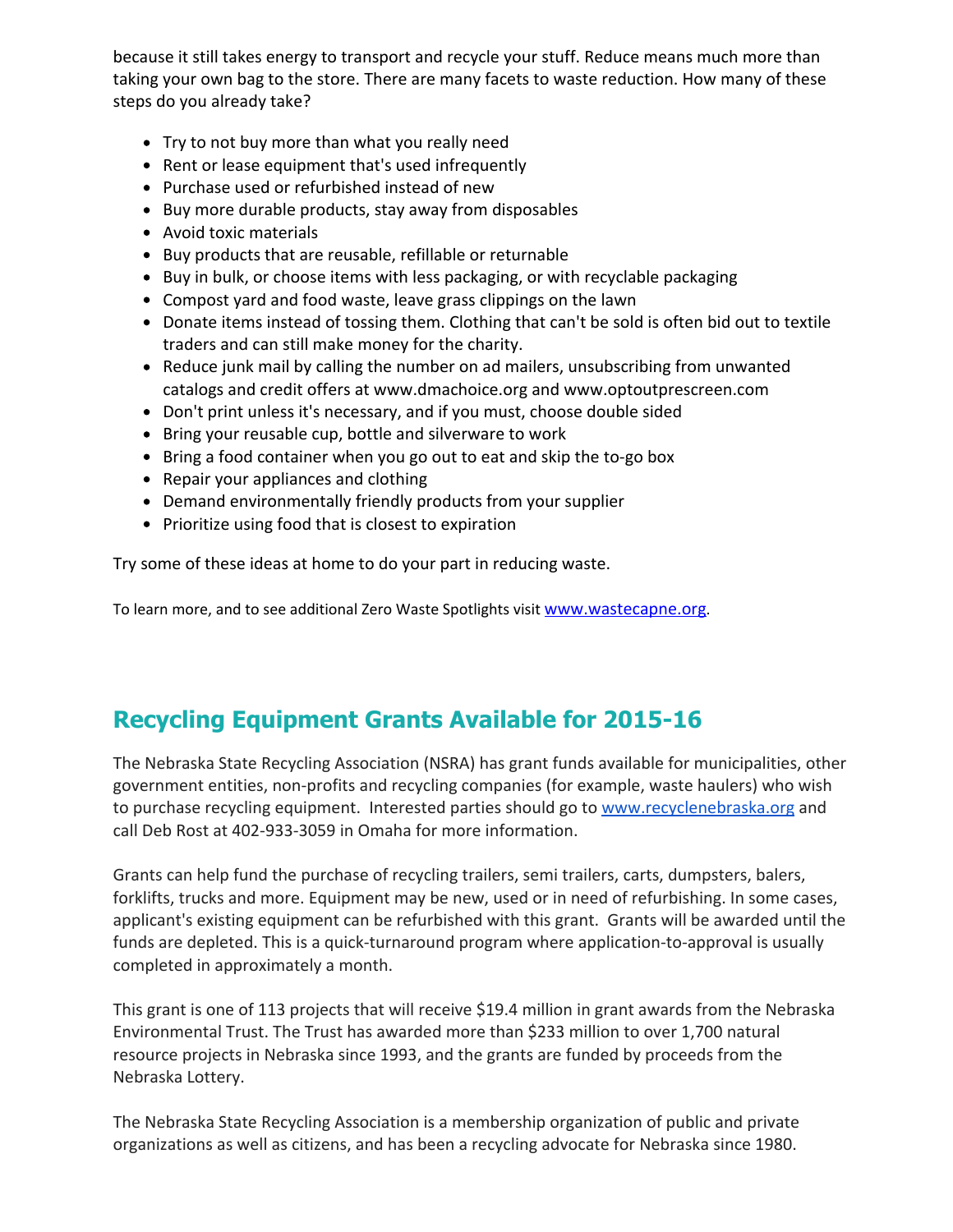

## It's Not Too Late To Donate!



Show your Mother (Earth) some LOVE by supporting a new service of WasteCap Nebraska. It's

called [goZERO,](http://www.wastecapne.org/zero-waste/events/) a service for event organizers that want to reduce the impacts of their events to reach ZERO WASTE.

Help us "Celebrate Our Better Nature" by donating during the month of April (in honor of Earth Day) to bring Zero Waste Events to your community or organization. Your donation is tax-deductible, and for each level of donation, you will receive a gift! To Donate Now: [http://www.wastecapne.org/show](http://www.wastecapne.org/show-your-mother-some-love/)your-mother-some-love/.

To see our goZERO tents inaction, visit Lincoln Earth Day on Saturday, April 18 at Union Plaza.

# UPCOMING EVENTS

#### GHS Hazard Communication Training and GHS Hazard Communication **Train-the-Trainer**

Saturday, April 15, 2015, starting at 9:00 am. For more information: [https://www.nesafetycouncil.org/index.php/training‐courses‐and‐conferences/training‐](https://www.nesafetycouncil.org/index.php/training-courses-and-conferences/training-courses/27-workplace-safety/nebraska-training-courses/763-ghs-seminar-a-hazard-communication-standard-update) courses/27‐workplace‐safety/nebraska‐training‐courses/763‐ghs‐seminar‐a‐hazard‐ communication‐standard‐update

#### USGBC NFC Earth Week Party: Film Screening and Town Hall

Thursday, April 23, 2015, starting at 5:00 pm. For more information: <http://www.usgbcne.org/>

### Earth Day 2015

Mark your calendars for the upcoming Earth Day Celebrations: April 18th Lincoln at Union Plaza April 18th Omaha at Elmwood Park April 26th Bellevue at Lied Activity Center

WasteCap Nebraska will also be celebrating Earth Day at Union Pacific headquarters in Omaha on April 16, and Doane College in Crete on April 22.